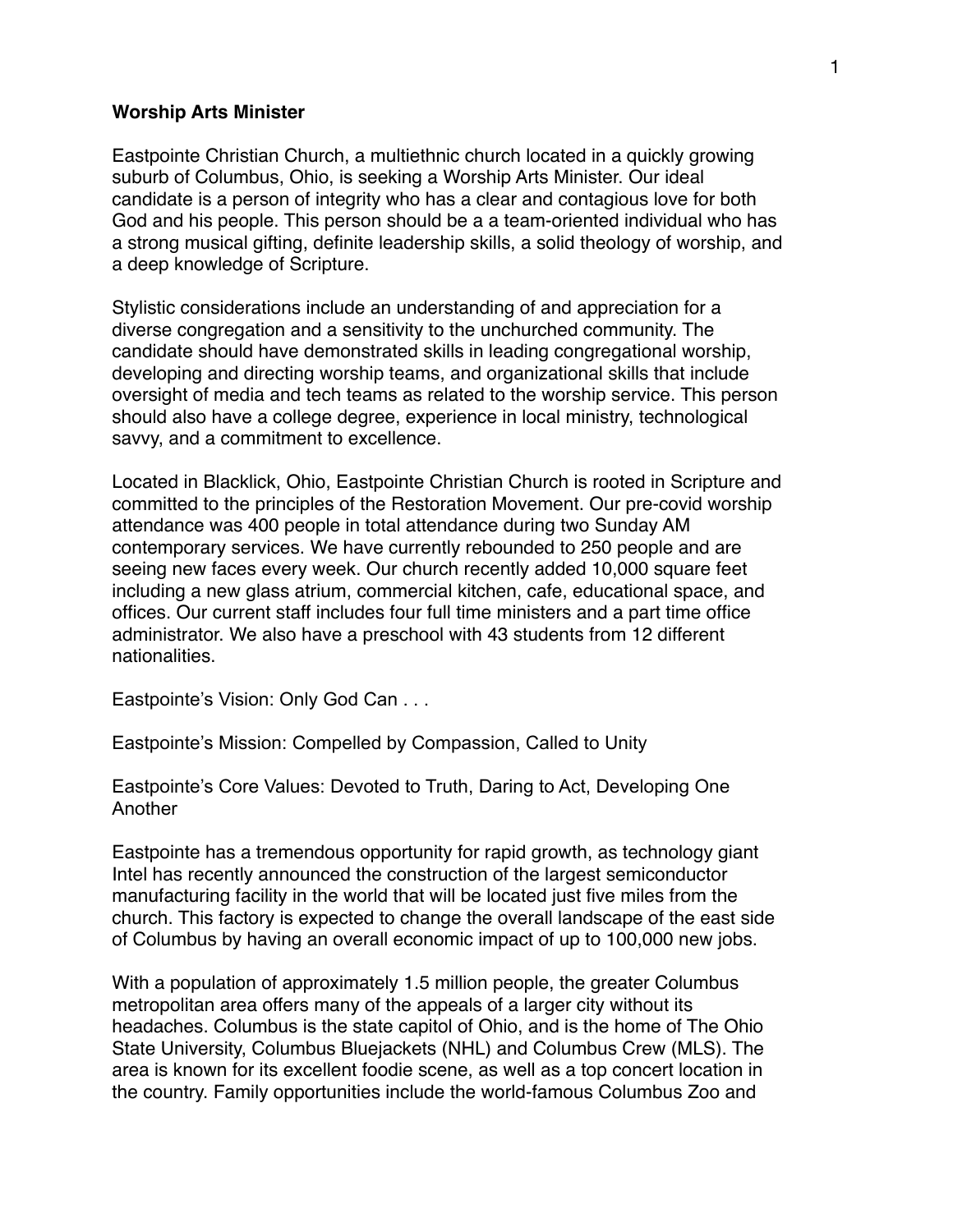the Metro Parks network. The Columbus area also features excellent schools, a very stable economy, and direct flights to nearly 50 cities in North America.

To apply for this position, please send resume, cover letter, and a link to a video of you leading a worship service to [dustin@eastpointechristian.com](mailto:dustin@eastpointechristian.com)

To read more about our "Only God Can . . ." vision, go to: [https://](https://eastpointechristian.com/onlygodcan) [eastpointechristian.com/onlygodcan](https://eastpointechristian.com/onlygodcan)

To watch Eastpointe worship services, go to: [https://www.youtube.com/channel/](https://www.youtube.com/channel/UC__rOeAAHrcuCe_REuFzC5g) UC rOeAAHrcuCe REuFzC5g

#### **Anticipated Search Timeline:**

**February 21-March 30-** Collect resumes, search for potential candidates, conduct intake interviews **April 1-30-** Conduct first and second round of interviews **May 1-15-** Finalize candidate and offer position **June 15-July 15-** New Worship Arts Minister begins position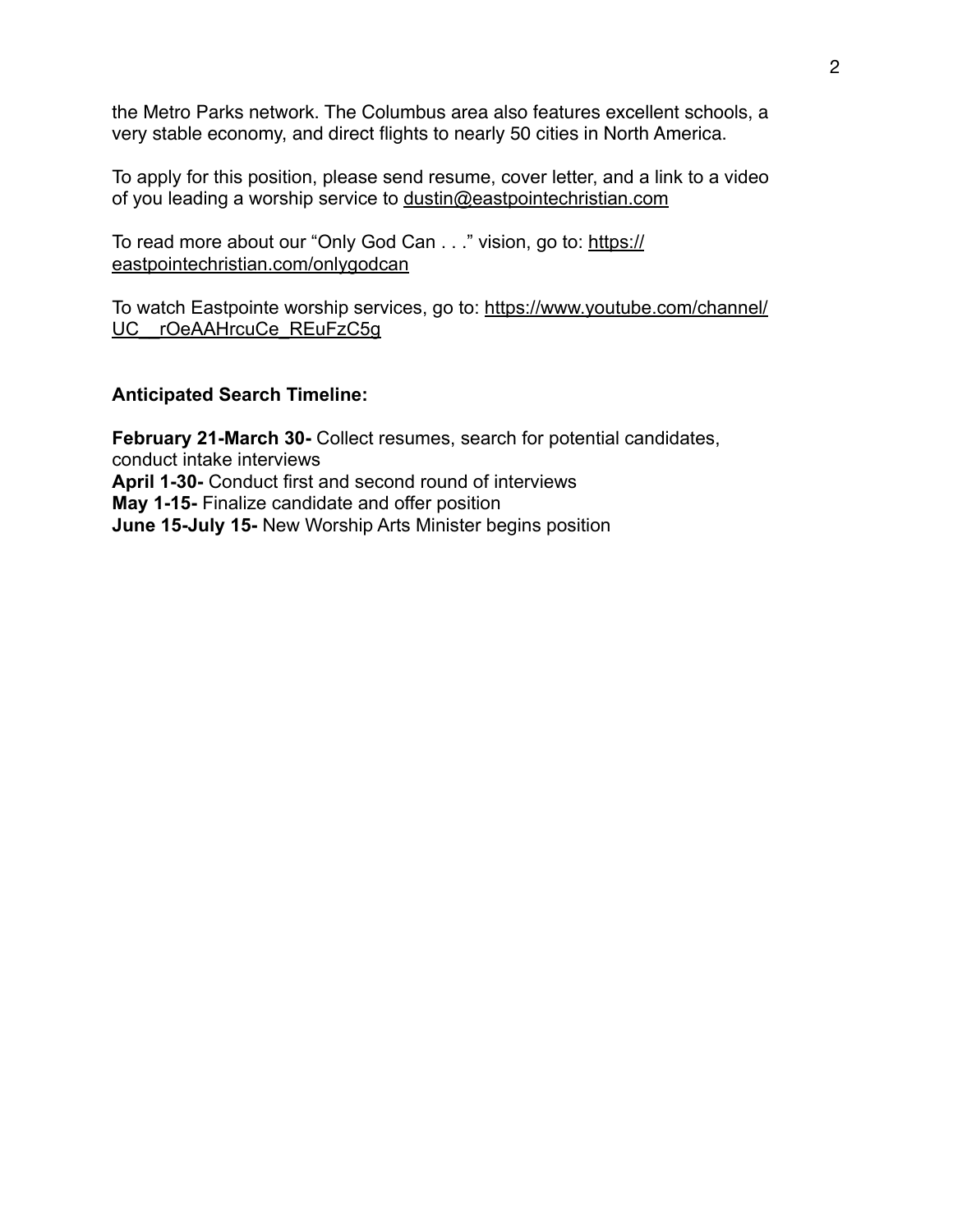# **Ministry Description Worship Arts Minister**

#### **General Description**

The Worship Arts Minister is responsible to develop, plan, and execute an authentic worship experience using music, media, stage design, and other creative elements to engage a multiethnic church in a lifestyle of worship. The Worship Arts Minister must have a heart for worship and proven leadership skills.

The Worship Arts Minister serves under the leadership of and reports to the Lead **Minister** 

### **Essential Job Functions**

- 1. Support and serve the church in the accomplishment of the church's overall strategic mission, vision, and purpose functioning as a key member of the staff leadership team.
- 2. Work closely with the Lead Minister as a key member of the creative team to plan, develop, and execute dynamic, engaging, authentic worship experiences by incorporating music, media, stage design, and other creative elements.
- 3. Serve as primary worship leader of the worship services.
- 4. Prepare for and lead worship rehearsals and other essential planning functions.
- 5. Recruit, mentor, guide, and minister to volunteers in the worship ministry and creative team, including vocalists, musicians, media, and the tech team. Coordinate with and lead ministry volunteers in AV, drama, etc. to be sure all ministries are functioning well.
- 6. Assist with the coordination of and participation in special services, including oversight and scheduling of worship and tech team, and volunteers needed for ministry and non-ministry events.
- 7. Facilitate the creative use and proactive upkeep of adult worship facilities, including the worship center stage, backstage, storage, green-room, lobby, etc., while working with other staff members and volunteers to harmoniously maximize the use of shared spaces.
- 8. Oversee, develop, and administer the annual worship arts ministry budget to fulfill the worship ministry needs for equipment, supplies, resources, and volunteer development.
- 9. Support the Student and Children's Ministry by helping to develop, mentor, and guide potential worship artists from within our Student and Children's Ministries.
- 10. Attend and participate in all appropriate staff and team meetings and churchwide events.